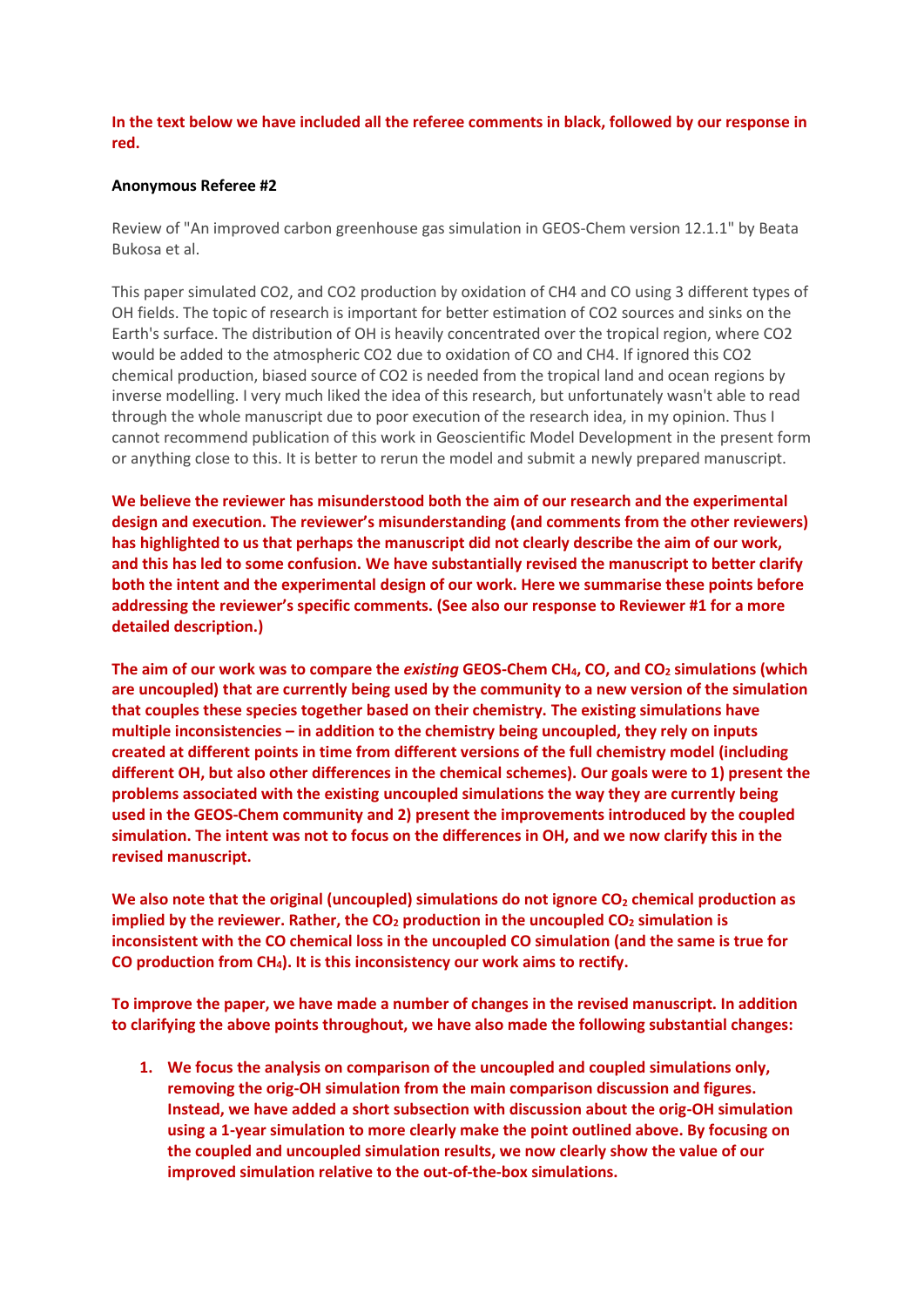## **2. To simplify the analysis, we now focus the results on CO and CO<sup>2</sup> (and their chemical production terms) and remove parts of the CH<sup>4</sup> analysis.**

Here are some of my major concerns:

Table 1: For eaxmple, "Coupled only" : I do not understand - are all CO are produced from CH4 oxidation ? If so you are going to underestimate CO. If not, is CO in L(CO) and P(CO)ch4 are different entities, then there is a good chance of double counting

## **Table 1 contains 3 sections:**

- **"Fields used by both uncoupled and coupled simulations"**
- **"Uncoupled only" – which we will change to "Fields used by uncoupled simulation only"**
- **"Coupled only" – which we will change to "Fields used by coupled simulation only"**

The first section includes P(CO)<sub>NMVOC</sub>, which is the other source of CO chemical production (CO **produced from non-methane volatile organic compounds). We expect that by changing the table headings as described in the bullet points above it will become clearer that CH<sup>4</sup> oxidation is not the only source of CO chemical production.** 

**Further, as stated in the caption and in line 87, Table 1 only provides the terms that impact the chemical production and loss fields (and vary between simulations). As stated in lines 87-88, the full list of all the flux terms (i.e., other emission or uptake fields) used by each simulation is presented in Table S1 in the Supplement (as these do not vary between the different simulations). In summary, all simulations include CO chemical production from CH4, CO chemical production from NMVOCs, and direct CO emissions; hence there is no CO underestimation (excluding potential biases in the external emission fields). This is also shown in Equation (4), which shows that the simulations include CO emissions and total P(CO) chemical production, composed of the CH<sup>4</sup> and NMVOC terms as shown in Equation (5).**

 $L(CO)$  and  $P(CO)_{CH4}$  are entirely different terms.  $P(CO)_{CH4}$  is defined in equation 5 (line 123) and **represents the amount of CO produced when CH<sup>4</sup> reacts with OH (assuming a 100% CO yield from this reaction as explained on line 122). L(CO) represents the amount of CO lost via reaction with OH in the troposphere and from archived CO loss in the stratosphere. The L(CO) term is calculated**  at every model time step after all the emission and production fields (including P(CO)<sub>CH4</sub>) are **added to CO, hence there is no double counting. The calculated L(CO) (both troposphere and stratosphere) is then used to calculate the chemical production of CO2. This simulation description is provided in detail in lines 110-141.**

Formulation of Eq. 1 & 2 (also for CO): Not correct !!, I think Eq. 1 and Eq. 2 are not separable in a chemistry-transport model, except for "tagging". Please clarify or rectify errors **These equations are correct as written but were not adequately described in the text in the original manuscript. We now explicitly state in the revised manuscript that these equations only describe the changes in emission, deposition, production and loss terms that occur within each grid box and that advective transport fluxes between grid boxes (including between the troposphere and the stratosphere) are in addition to the terms described in each equation.**

**Note that the GEOS-Chem model dynamically calculates the tropopause height at every timestep, and uses this information (in all GEOS-Chem simulations) to assign each grid box to either the troposphere or the stratosphere. This happens before applying the appropriate source and sink terms as described in Equations (1) and (2) (and also for CO). We now clarify this in the main text.**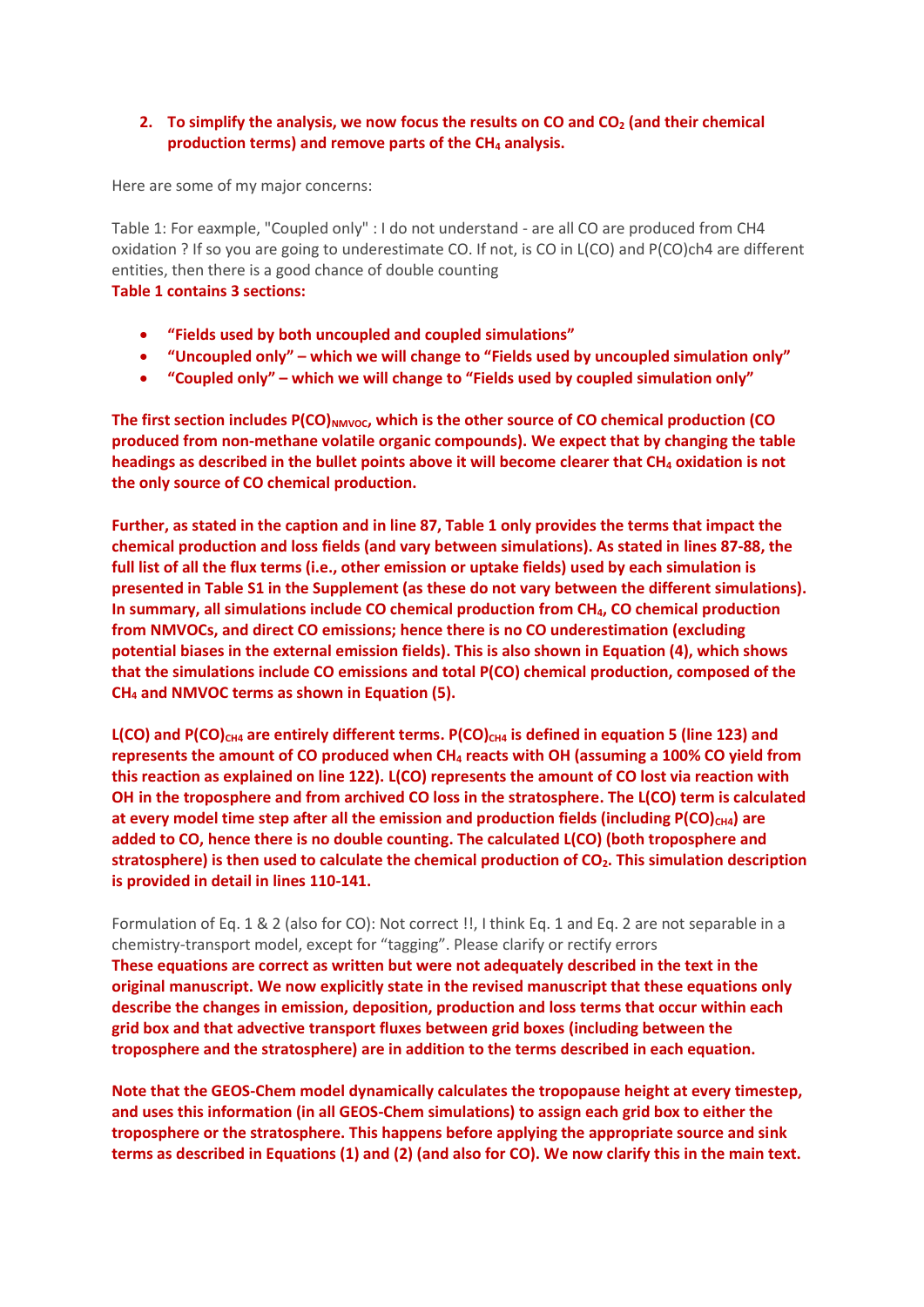Figure 2: Quite large differences in OH. Acceptable? May be you should run CH3CCl3 tracer of checking your OH.

**We agree with the reviewer that there are large differences in OH values – which is one of the inconsistencies in the uncoupled simulations (currently used by the GEOS-Chem community) that our new coupled simulation is designed to eliminate.**

**To clarify, these different versions of the OH fields come from different historical full-chemistry simulations, which advanced from v5 (circa 2004) to v9 (circa 2013) due to developments and improvements to the full chemistry model. We try to highlight these differences and improve the simulation of all carbon gases by introducing the coupled simulation. Currently the GEOS-Chem community is using inconsistent OH fields across the uncoupled CH4, CO and CO2 simulations that will introduce biases in the modelled values. Introducing the new coupled simulation with consistent and more recently updated OH fields (as well the possibility to easily update the OH fields using future full chemistry model versions) eliminates these large differences. In our revised manuscript, we have removed the orig-OH simulation from the main discussion and reduced the discussion of the different OH fields. Where we do discuss them, we more clearly state that the v9 fields are the most up-to-date of the 3 fields used by the existing, out-of-the-box carbon gas simulations.**

**Although understanding and exploring the biases in the OH fields is an important task in atmospheric chemistry it is not the focus of our paper. The OH analysis in the paper is presented only for a better understanding of the changes in the chemical fields, and as such comparison with CH3CCl<sup>3</sup> is beyond the scope of this work.**

Figure 5 (left column): the P(CO)ch4 and P(CO2) are apparently not consistent with the OH fields in Figure 2.

**If the reviewer is suggesting that changes between OH fields (Figure 2, strongest OH in v8 and weakest in v5) should be mirrored in the P(CO)<sub>CH4</sub> and P(CO<sub>2</sub>) chemical production fields, that is not correct.**

**While the differences in OH** *contribute* **to the differences between the simulations, they are not**  the only factor driving the variability in chemical production. For P(CO)<sub>CH4</sub>, this term represents **production of CO from CH<sup>4</sup> reaction with OH (equation 5) and therefore depends not only on [OH] but also on [CH4], which differs between the uncoupled and coupled simulations. Lower OH values will not necessarily lead to a weaker chemical production: if the CH<sup>4</sup> amounts in the full chemistry simulation (used by the uncoupled simulation) are higher than the CH<sup>4</sup> initial fields in the coupled simulation, this can lead to overall stronger P(CO)CH4 even if the OH levels are lower. We discuss these additional terms in detail in Section S1 in the Supplement. We now explain this relationship in the text when we discuss Figure 5. In addition, we have added text to Section 2 (model description) to describe the different methods used to calculate [CH4] between the full chemistry (used for uncoupled) and coupled simulations.**

**For P(CO2), the situation is similar (the comparison between the uncoupled and coupled simulations will depend on both [OH] and [CO]). Here, however, we note that we only expect a very small change in P(CO2) between the coupled and coupled-origOH simulations. This is because, as shown in Figure 1, the ONLY difference between these simulations is the OH field that is used to calculate P(CO)CH4. The latter represents only a fraction of the total CO source (which includes P(CO)NMVOC and direct CO emissions), and so this will translate to a smaller impact on L(CO)=P(CO2), consistent with the results shown in Figure 5. To state this another way, the v5 OH (turquoise) shown in Figure 2 is NOT used to calculate L(CO)=P(CO2) in the coupled-origOH simulation.**